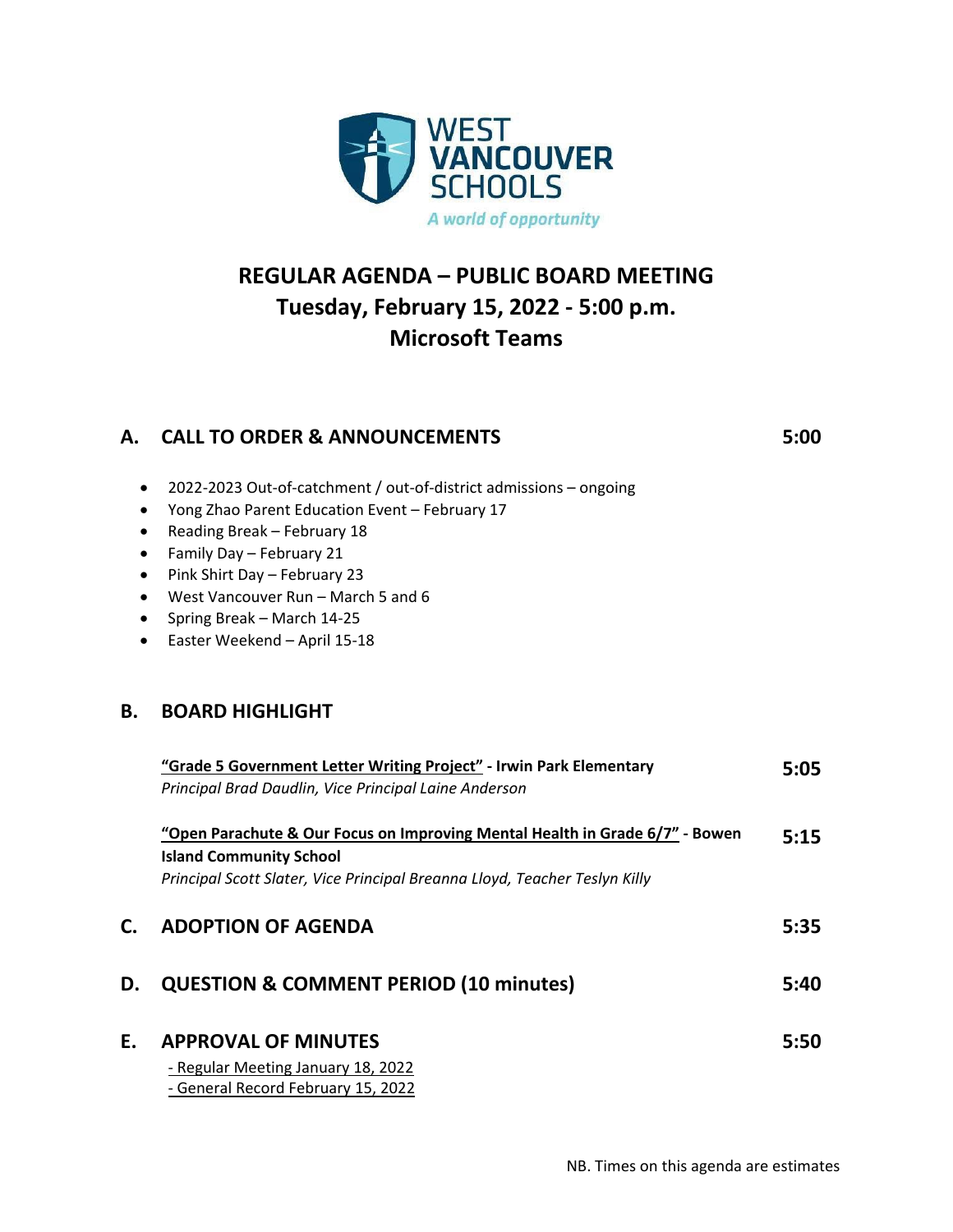### **F. BUSINESS ARISING FROM THE MINUTES 5:55**

### **G. BOARD BUSINESS**

|    | 1.                       | <b>School District Mentoring Program</b><br>Liz Hill, Director of Instruction, Michelle LaBounty, Principal, Kimberly Jung,<br>Sylvia King, Jennifer Ohlhauser, Misty Paterson, Alex Bleim, Braydan Pastucha,<br><b>Teachers</b> | 6:00 |
|----|--------------------------|----------------------------------------------------------------------------------------------------------------------------------------------------------------------------------------------------------------------------------|------|
|    | 2.                       | <b>Equity in Action</b><br>Ian Kennedy, Director of Instruction                                                                                                                                                                  | 6:20 |
|    | 3.                       | <b>BCSTA AGM</b><br>Carolyn Broady, Board Chair                                                                                                                                                                                  | 6:30 |
| Η. | <b>COMMITTEE REPORTS</b> |                                                                                                                                                                                                                                  |      |
|    | 1.                       | HR Committee Meeting - February 1, 2022<br>- Excellence through Recruitment<br>- Recruitment<br>- Wellness / Health & Safety<br>- Demographic Diversity Survey Update<br>- Provincial Joint Job Evaluation Committee Update      | 6:40 |
| 2. |                          | <b>Finance &amp; Facilities Committee Meeting - February 8, 2022</b><br>- BICS Pop-Up Vaccination Clinic<br>- WVPFS update<br>- 2021/22 Amended Annual Budget (with budget bylaw motion & motion re<br>approving use of surplus) | 6:45 |

#### **I. FOR INFORMATION**

AP 180 – [Freedom of Information and Protection of Privacy](https://westvancouverschools.ca/wp-content/uploads/2015/08/AP180-FreedomofInformationandProtectionPrivacy.pdf)

#### **J. CORRESPONDENCE**

A list of Board correspondence is posted online.

## **K. TRUSTEE MEETINGS & EVENTS** 6:50